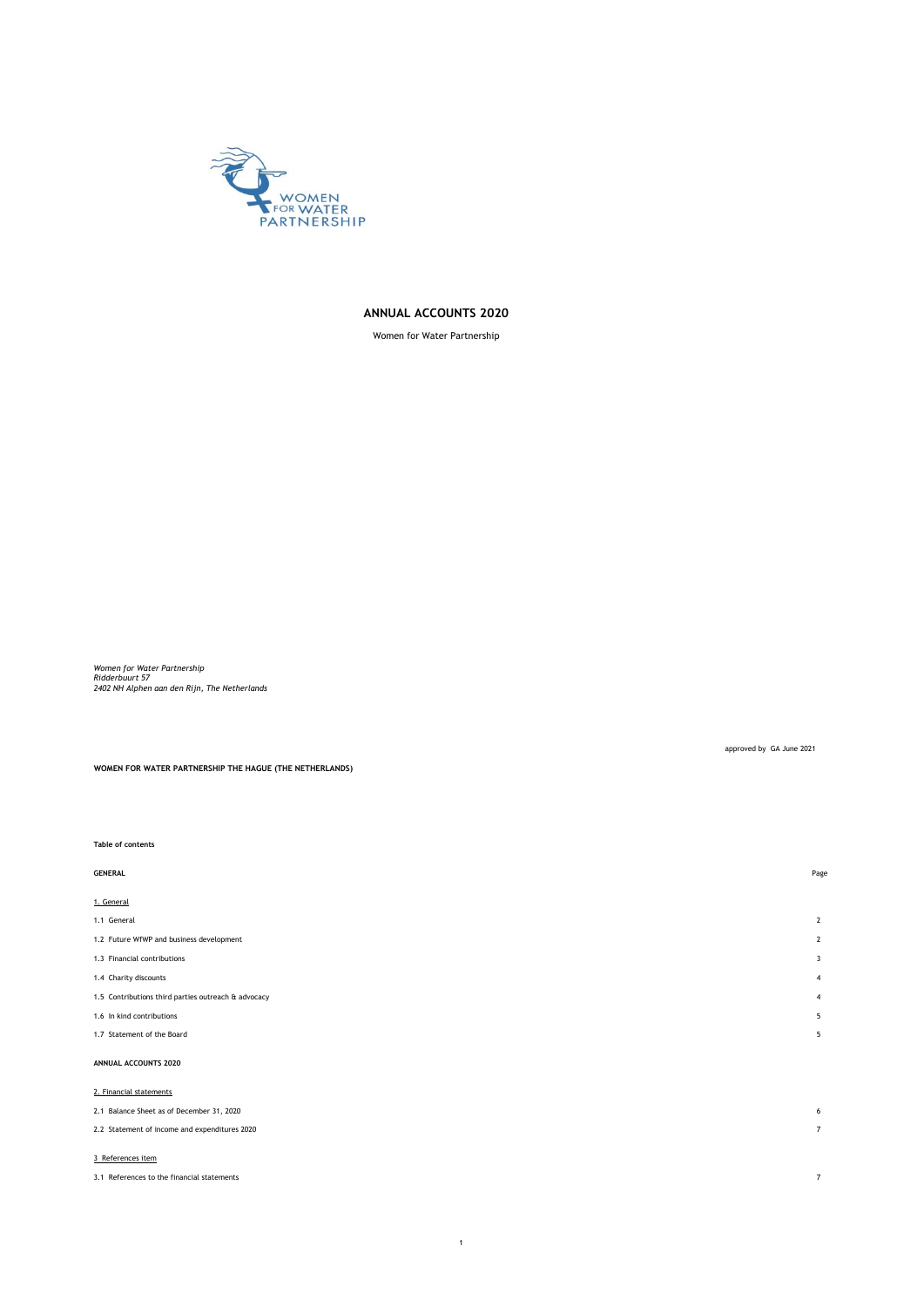| 3.2 Reference items to the Balance Sheet as of December 31, 2020        | $8-9$     |
|-------------------------------------------------------------------------|-----------|
| 3.3 Reference items to the statement of income and expenditures 2020    | $10 - 13$ |
| 4. Details Funding                                                      | 14        |
| 5. Annex specification contirbution third parties outreach and advocacy | 15        |
| 6. Declaration Audit Committee 2020                                     | 16        |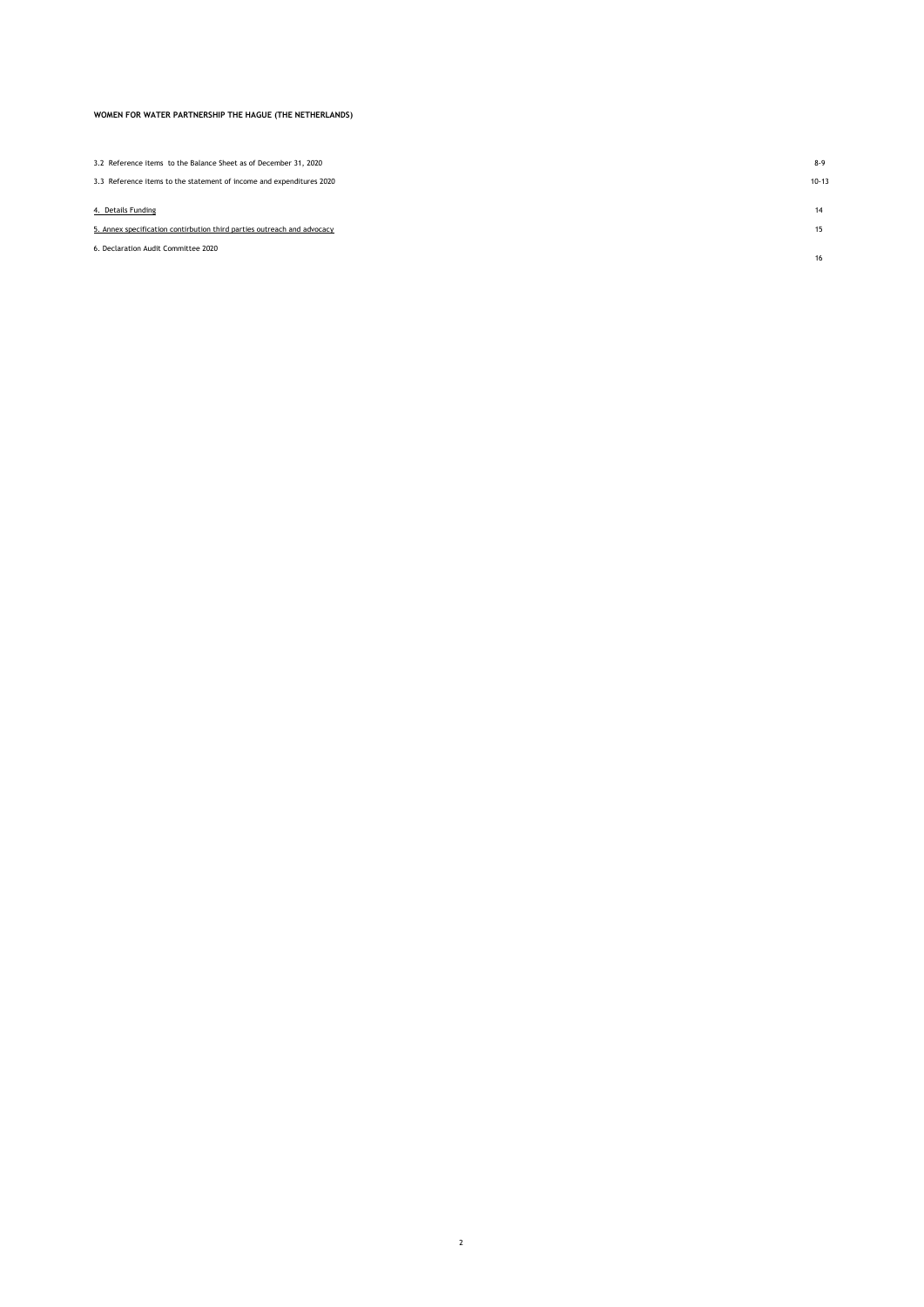### **1. General**

### **1.1 General**

As of November 27, 2008 Women for Water Partnership (WfWP) is an independent organisation with full legal status (Association) in the Netherlands. The office is housed with one of the board members. The number of the<br>Chamb

You will find more information about the activities and results of WfWP in its narrative annual report 2020 as well as on the [website: www.womenforwater.org](http://www.womenforwater.org/)

### **1.2 Future WfWP**

Also in 2020 WfWP has actively been raising funds , i.e. core funding, funding for global projects and funding for

member projects. WfWP combines business development with participation in events and conferences. During 2020 fundraising remains a top

priority to sustain our future. However, due to the Covid-19 pandemic it was hardly possible to fundraise and participate in international events.<br>Despite that anyway, we have continued unabated to approach organisations a subsequent years.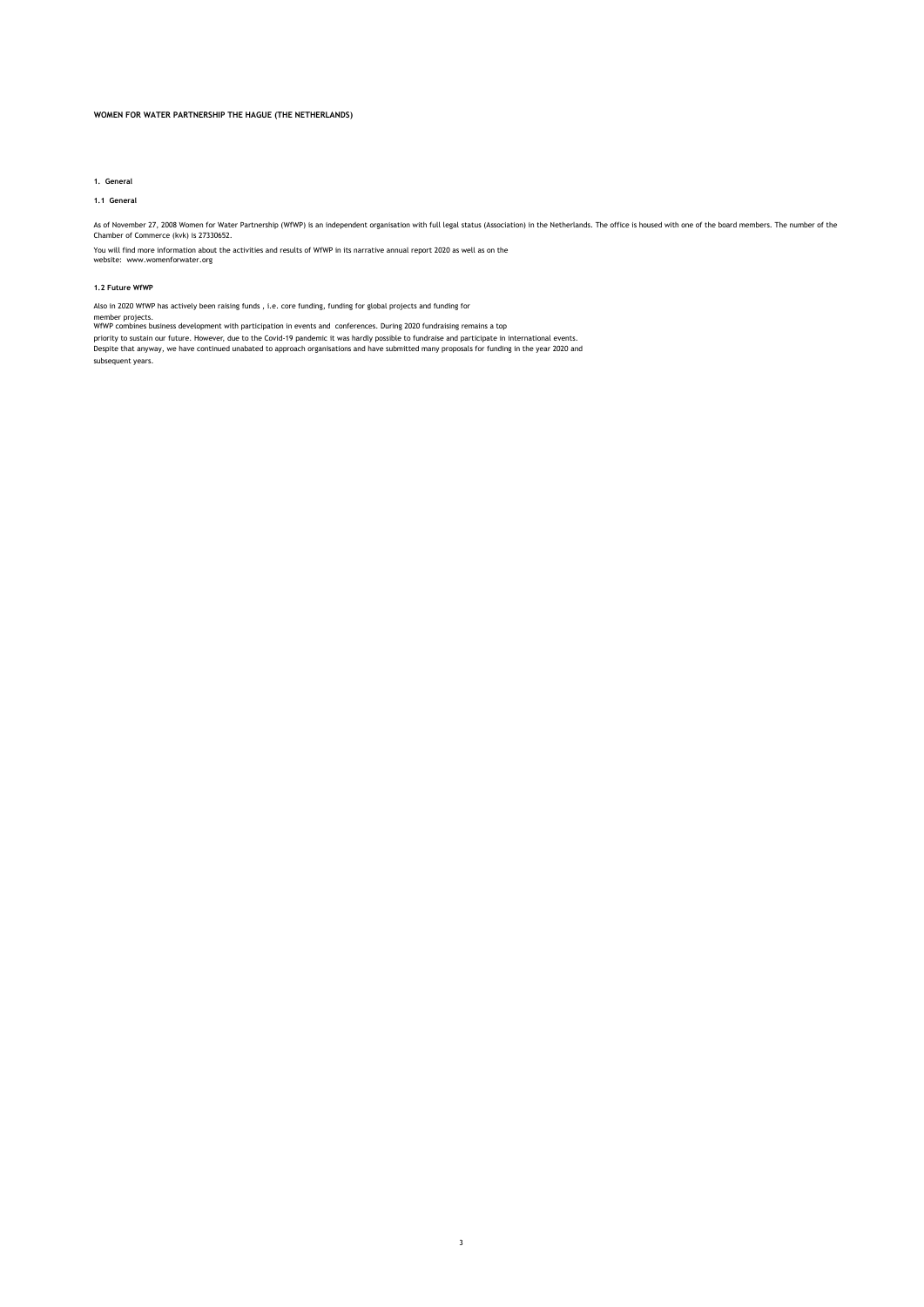**1.3 Financial contribution** 

Women for Water Partnership has two main sources of financial contributions:

**a) Global projects** that contribute to achieve the WfWP mission and objectives at a global level.

### *\*Stockholm Environment Institute (SEI) supporting event Women, Water, Climate: Tackling the challenges*

Project **GL/NE/2020-002** -SEI WWC . The event took place in October and November 2020. The maximum budget was 440,025 SEK, approximately €42,319. Because of the Covid-19 restrictions, not all plans could be rolled out. Actually approximately 371,930 SEK was spent (€36,430). A final report (financial and narritive) has been sent to SEI 9 Februar 2021. We await approval and<br>settlement. WFWP has submitted an additional proposal to SEI for the remaining budget to be able to o 2 follow-up webinars and a probable session at the Stockholm World Water Week.

\*<u>FAO/WASAG\_position Paper</u><br>Project: G**L/NE/2020-002 -** FAO-WASAG. In Nov 2019 an agreement was signed between FAO and WfWP with the objective to<br>produce a position paper in 2020 on the role of gender in activities of the

#### *\* Dutch Ministery of Infrastructure & Environment (I&W) participation in Outreach Projects/Events*

Project: **GL/NE/2018-002** - Ministry of I&W has supported WfWP in 2018/2019 with 2 budgets. The remaining budget was €6,850<br>at the end of 2019. In 2020 €2,943 is used for outreach & advocacy travel costs. The remaining bu capital.

**b) Member projects** are projects of member organisations that are acquired through and administered by the WfWP Secretariat. WfWP acts as a broker for its member organisations in such cases.

The following projects were carried out in 2020:

\* Passage<br>Project **MO/AF/TZ/2017-001** -Tegemeo Woman Group (TWG) Capacity Building Project. The original duration of the project was planned from<br>2017 till 2019. Budget 2017-2019 is in total €45,000. Due to some challenges

#### **1.4 Charity discounts**

Charity discounts are discounts received from service providers. The total amount of charity discounts was € 357 in 2020. Hereby the specification of the charity discounts received in 2020:

| 1.5 Contributions third parties outreach & advocay |  |  |  |
|----------------------------------------------------|--|--|--|
|                                                    |  |  |  |

Contributions third parties outreach & advocacy are contributions for travel and accomodation for outreach & advocacy<br>events. You can find a specification of the contribution of third parties in 2020 in an annex to these a

|                                  | 202   |
|----------------------------------|-------|
|                                  |       |
| Total contribution third parties | 3.414 |

#### **1.6 In kind contributions**

A substantial part of the work of WfWP is done by volunteers, this is called in kind contribution. In kind contributions are those contributions that do not involve money transactions through the WfWP bank account, such as

**2020 €**

Since january 2016 WfWP introduced a membership fee and members have the choice to pay in cash or in kind. Because of COVID-19 pandamic there were less activities and we have not collected the data of our members.

### **Overview in kind contributions**

|                                                                                                                                                                                                                                                                                                                                      | 2020<br>€          |
|--------------------------------------------------------------------------------------------------------------------------------------------------------------------------------------------------------------------------------------------------------------------------------------------------------------------------------------|--------------------|
| <b>VOLUNTEER CONTRIBUTIONS</b><br>WfWP activities SC members<br>Membership fees in kind                                                                                                                                                                                                                                              | 246.848<br>246.848 |
| 1.7 Statement of the Board                                                                                                                                                                                                                                                                                                           |                    |
| The Steering Committee of Women for Water Partnership (WfWP) hereby declares to the best of their knowledge that<br>the annual accounts for the year ended 31 December 2020 of Women for Water Partnership have been stated correctly<br>and truthfully. They have mandated the President and the Treasurer to sign on their behalf. |                    |
| 13 April, 2021<br>The Hague,                                                                                                                                                                                                                                                                                                         |                    |
| M. Verhoef-Cohen<br>M. Verkleij-Lemmers<br>President<br>Treasurer                                                                                                                                                                                                                                                                    |                    |
|                                                                                                                                                                                                                                                                                                                                      |                    |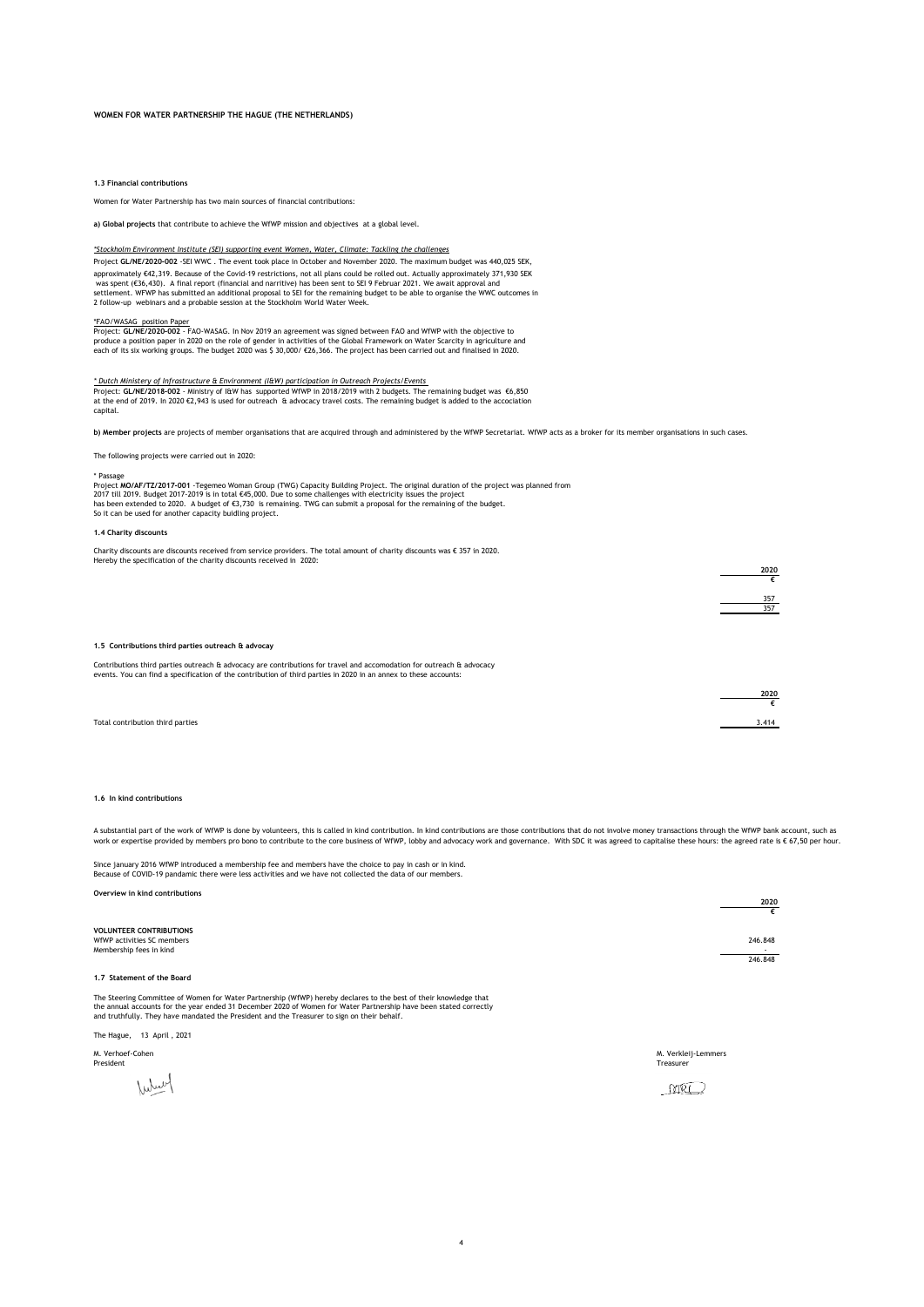### **2. FINANCIAL STATEMENTS**

In chapter 3.2 you will find a financial explanation to the balance sheet. The reference items are referring to this paragraph.

# **2.1 Balance sheet as of December 31, 2020**

|                                                                                    | Reference item | 12/31/2020                                       | 12/31/2019                                |
|------------------------------------------------------------------------------------|----------------|--------------------------------------------------|-------------------------------------------|
| <b>ASSETS</b>                                                                      |                | €                                                | €                                         |
| <b>Fixed assets</b>                                                                |                |                                                  |                                           |
| Tangible fixed assets<br>Inventory<br>Hard- and software                           | (1)<br>(1)     |                                                  |                                           |
| <b>Current assets</b><br>Receivables<br>Bank and Cash                              | (2)<br>(3)     | ----------------------------<br>12.096<br>24.354 | ----------------------<br>1.782<br>25.261 |
| <b>Total assets</b>                                                                |                | 36.450<br>36,450                                 | 27.043<br>27,043                          |
| <b>LIABILITIES</b>                                                                 |                |                                                  |                                           |
| <b>Association Capital</b><br><b>Association Capital</b><br>Short term liabilities | (4)            | 15.135<br>------                                 | 8.547                                     |
| Accounts payable and accrued obligations/liabilities                               | (5)            | 21.315                                           | 18.496                                    |
|                                                                                    |                | 21.315                                           | 18.496                                    |
| <b>Total liabilities</b>                                                           |                | 36,450                                           | 27.043                                    |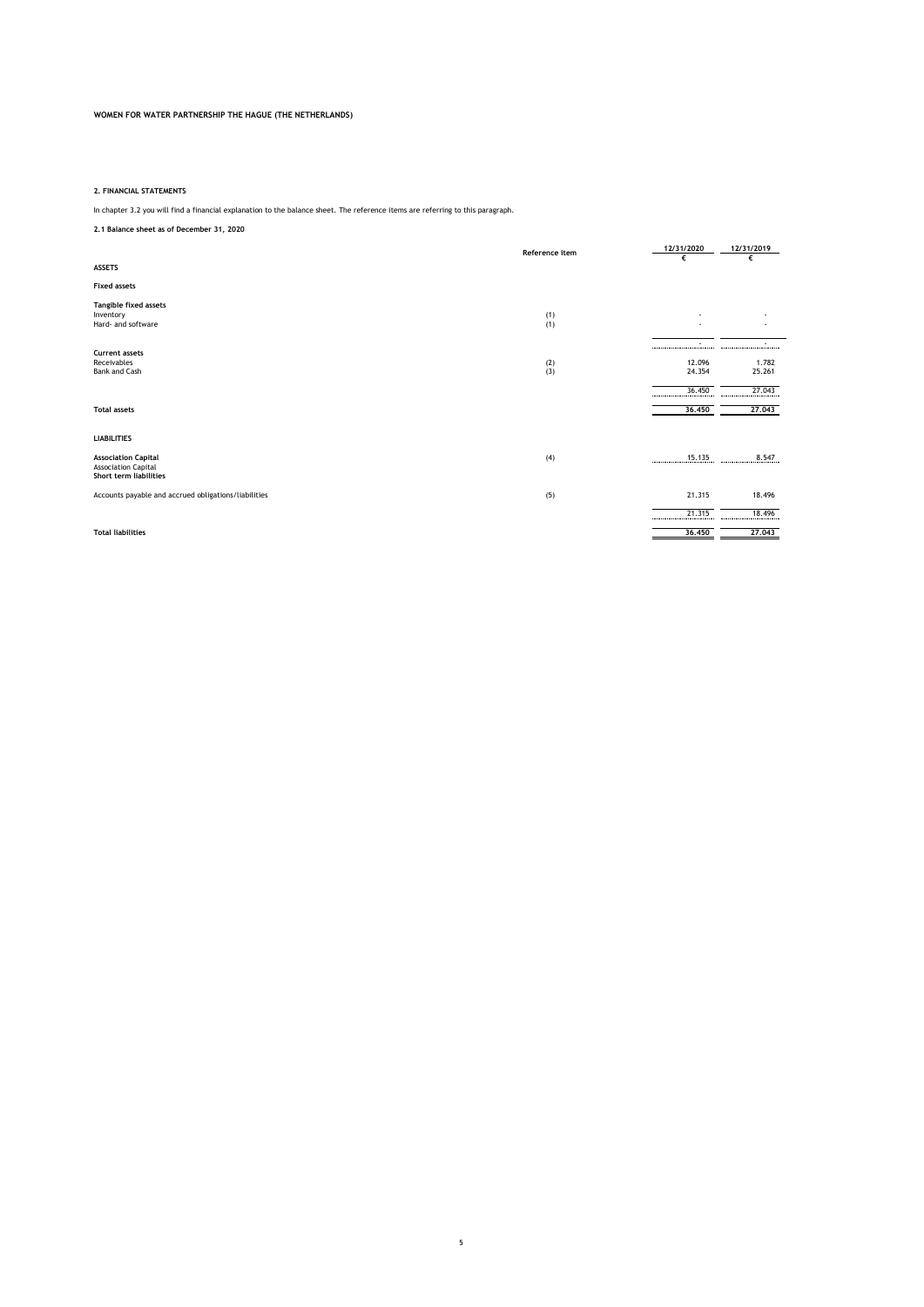### **2.2 STATEMENT OF INCOME AND EXPENDITURES 2020**

In chapter 3.3 you will find a financial explanation to the statement. The reference items are refferring to this paragraph.

|                                                                                                                                                                  | Reference<br>items | Actual<br>2020        | <b>Budget</b><br>2020                      | Actual<br>2019                             |
|------------------------------------------------------------------------------------------------------------------------------------------------------------------|--------------------|-----------------------|--------------------------------------------|--------------------------------------------|
| <b>INCOME</b>                                                                                                                                                    |                    | €                     | €                                          | €                                          |
| <b>Core Funding</b>                                                                                                                                              | (6)                |                       |                                            | $3.912 -$                                  |
| <b>Global projects</b>                                                                                                                                           | (7)                | 69.646                | 33,850                                     | 56,377                                     |
| Member projects                                                                                                                                                  | (8)                | 11.270                | 15,000                                     | $\overline{\phantom{a}}$                   |
| <b>Miscellaneous</b><br>Membership fees<br>Various donations<br>Charity discounts<br>Interest<br><b>Total miscellaneous</b>                                      | (9)                | 445<br>357<br>802     |                                            | 1.204<br>185<br>321<br>1,710               |
| Total income (7+8+9)                                                                                                                                             |                    | 81,718                | 48,850                                     | 54,175                                     |
| Volunteer contributions in kind                                                                                                                                  | (10)               | 246,848               | 270,000                                    | 239,423                                    |
| Total income cash + in kind                                                                                                                                      |                    | $\epsilon$<br>328,566 | €<br>318,850                               | 293.598<br>€                               |
| <b>EXPENDITURES</b>                                                                                                                                              |                    |                       |                                            |                                            |
| <b>Operational costs</b><br>General Assembly<br><b>Steering Committee</b><br>Auditor<br>Secretariat<br>Events-Network- advocay<br><b>Total operational costs</b> | (11)               | 3.624<br>791<br>4.415 | ٠<br>500<br>150<br>6.336<br>1.650<br>8,636 | 2.535<br>714<br>99.235<br>1.655<br>104,139 |
| <b>Costs Global projects</b>                                                                                                                                     | (12)               | 60.845                | 31,150                                     | 37.150                                     |
| Costs Member projects                                                                                                                                            | (13)               | 9.870                 | 13,500                                     | 1.398-                                     |
| Total expenditures 11+12+13                                                                                                                                      |                    | 75.130                | 44.650                                     | 139,891                                    |
| Volunteer contributions in kind                                                                                                                                  | (14)               | 246,848               | 270,000                                    | 239,423                                    |
| Total expenditures cash +in kind                                                                                                                                 |                    | 321,978               | 323.286                                    | 379.314                                    |
| Result                                                                                                                                                           |                    | 6.588                 | 4.436-                                     | 85,716-                                    |
| Appropriation of results to Balance Sheet                                                                                                                        |                    |                       |                                            |                                            |
| <b>Association Capital</b><br><b>Designated Reserve</b>                                                                                                          |                    | 6.588                 | 4.436-                                     | 42.015-<br>43.701-                         |
|                                                                                                                                                                  |                    | 6.588                 | 4,436-                                     | $85,716-$                                  |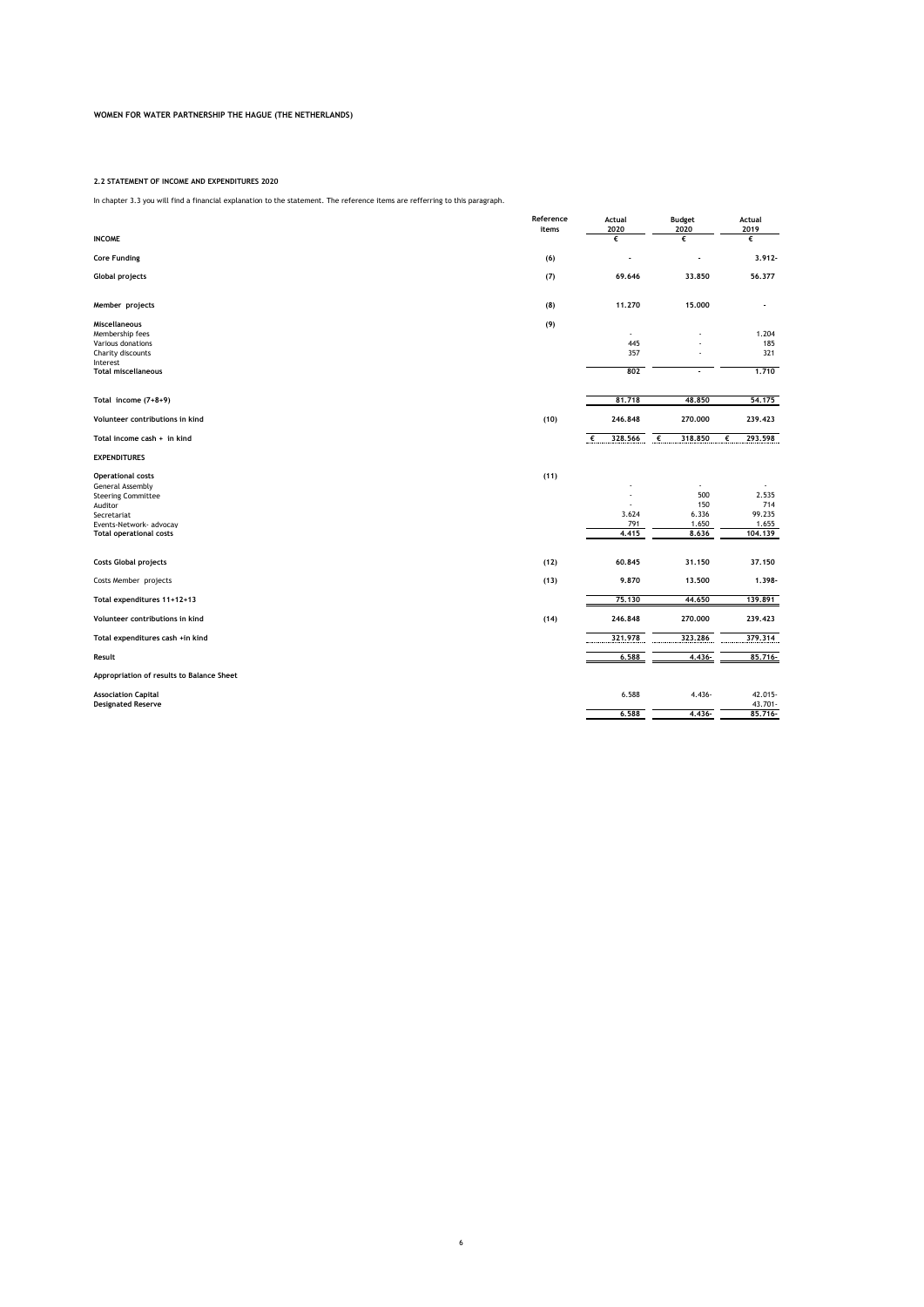### **3.1 REFERENCE TO THE FINANCIAL STATEMENTS**

#### **General**

The financial statements have been prepared in accordance with valuation principles of assets, liabilities and determination of the result under the historical cost convention.

## **Tangible fixed assets**

Tangible fixed assets are presented at costs less accumulated depreciation. Depreciation is based on the estimated useful life and calculated as a fixed percentage of the costs, taking into account any residual value.

### **Receivables**

Receivables are included at face value,minus any provision for doubtful accounts. These provisions are determined by assessment of individual receivables.

## **Principles for the determination of the result**

### **General**

The result is qualified as the difference between the income and expenditures of the reporting year with consideration of the for this purposes mentioned valuation principles.

Revenues are accounted for when all major entitlements to economic benefits have been transferred. Project funds are partly justified in the year that have been received.

The (project) costs are allocated to the same period.

### **Volunteer contributions in kind -pro bono hours WfWP**

Volunteer contributions in kind are those contributions that do not involve money transactions through the WfWP bank account. Like labour or expertise provided by members pro bono to contribute to the core business of<br>WfWP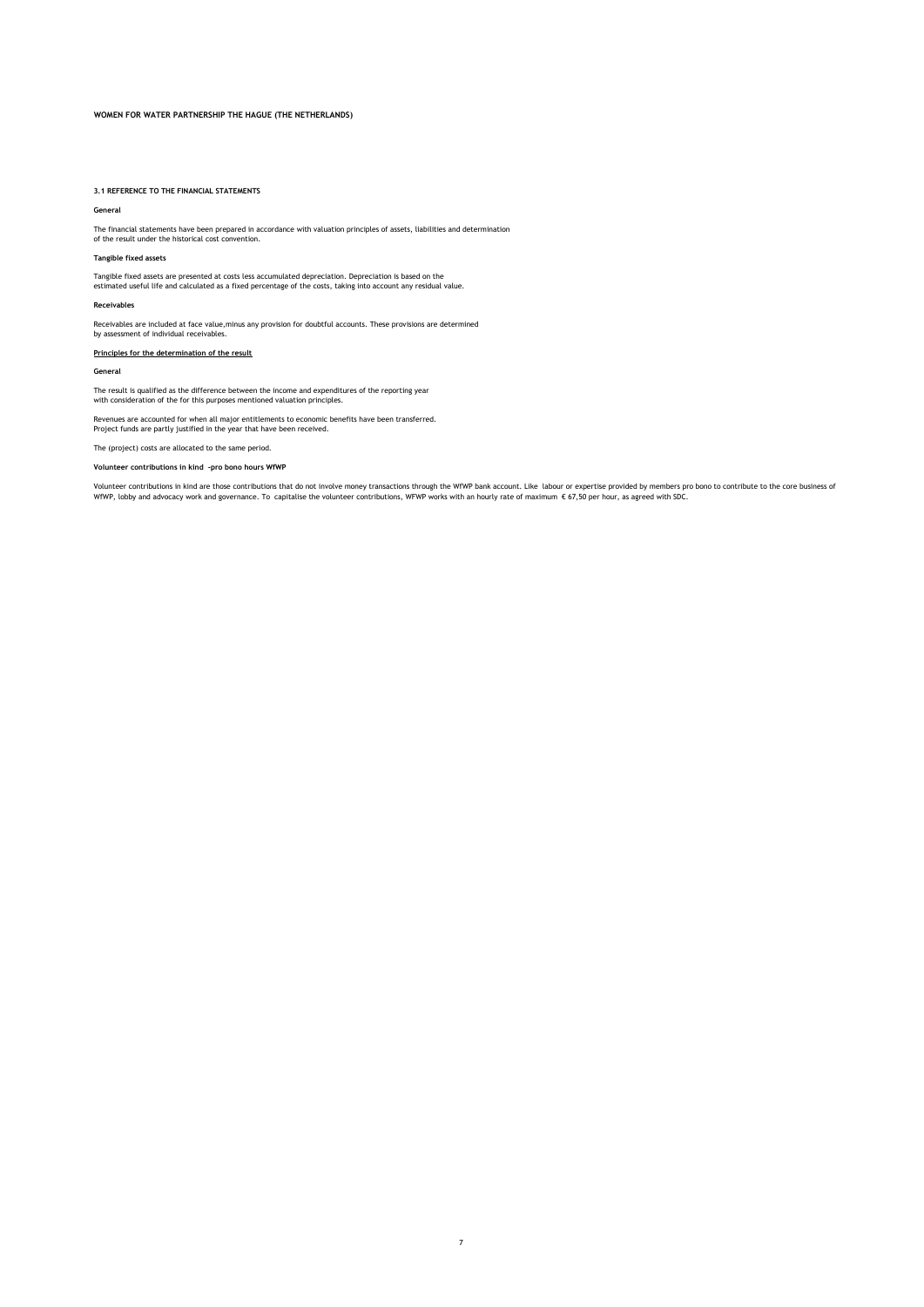### **3.2 REFERENCE ITEMS TO THE BALANCE SHEET AS OF DECEMBER 31, 2020**

|                                                                   | 12/31/2020           | 12/31/2019       |
|-------------------------------------------------------------------|----------------------|------------------|
| <b>ASSETS</b>                                                     | €                    | €                |
| 1. Inventory                                                      |                      |                  |
| Value per 1 January                                               |                      |                  |
| Investments/Desinvestments financial year                         |                      |                  |
|                                                                   |                      |                  |
| Minus: depreciations financial year<br>Book value per December 31 |                      |                  |
|                                                                   |                      |                  |
|                                                                   |                      |                  |
|                                                                   |                      |                  |
| 2. Receivables                                                    |                      |                  |
| Receivable project funds- donor SEI                               | 11.239               |                  |
| Other receivables                                                 | 857                  | 1.782            |
|                                                                   | 12,096               | 1,782            |
| <b>Specification donor SEI</b>                                    |                      |                  |
| Project: GL/NE/2020-002 SEI WWC                                   |                      |                  |
| Total budget maximum 440.025 SEK                                  | 42.318               |                  |
|                                                                   |                      |                  |
| Total budget spent<br>Received 2020                               | 36.430<br>$25.191 -$ |                  |
|                                                                   | 11.239               |                  |
|                                                                   |                      |                  |
|                                                                   |                      |                  |
|                                                                   |                      |                  |
| 3. Bank and Cash<br><b>Bank accounts</b>                          | 24.354               | 25.261           |
| Petty cash                                                        |                      |                  |
|                                                                   | 24,354               | 25,261           |
|                                                                   |                      |                  |
| <b>LIABILITIES</b>                                                |                      |                  |
|                                                                   |                      |                  |
| 4. Association Capital                                            |                      |                  |
| Balance as per January 1, 2020                                    | 8.547                | 50.562           |
| Add: Result for the year ended December 31, 2020                  | 6.588<br>15,135      | 42.015-<br>8.547 |
| Balance as per December 31, 2020                                  |                      |                  |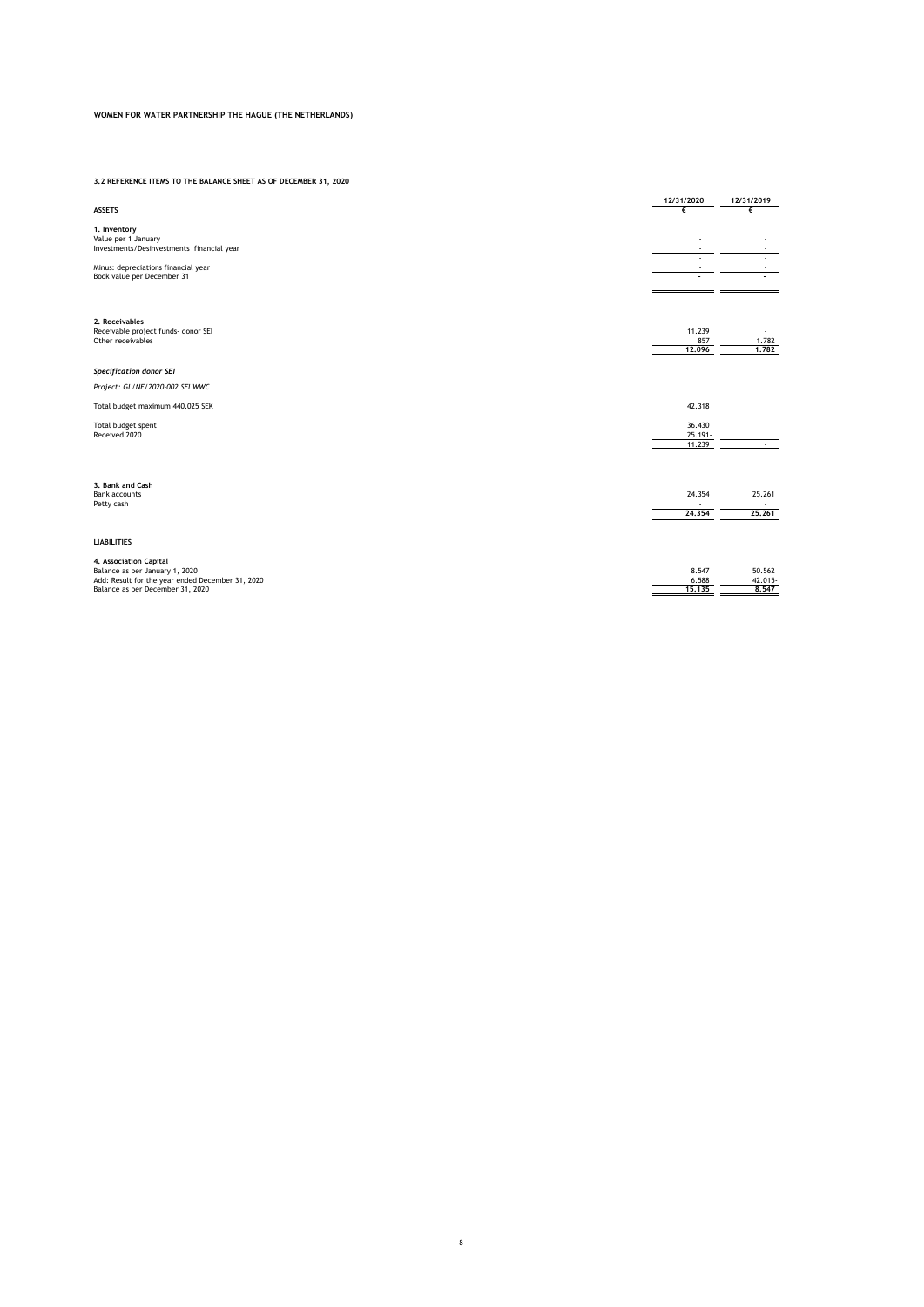| 5. Liabilities                                                                                                                                                                       | 12/31/2020<br>€                                    | 12/31/2019<br>€                      |
|--------------------------------------------------------------------------------------------------------------------------------------------------------------------------------------|----------------------------------------------------|--------------------------------------|
| Accounts payable and accrued liabilities<br>Creditors<br>Other liabilities<br>Project liabilities                                                                                    | 4.466<br>777<br>16.072<br>21,315                   | 3.349<br>230<br>14.917<br>18,496     |
| <b>Project liabilities</b>                                                                                                                                                           |                                                    |                                      |
| Donor SEI<br>Donor Passage<br>Donor I&W<br>Donor FAO-WASAG                                                                                                                           | 12.342<br>3.730<br>16.072                          | 6.850<br>8.067<br>14.917             |
| Specification donor SEI                                                                                                                                                              |                                                    |                                      |
| Project: GL/NE/2020-002 SEI WWC Tackling the challenges<br>Advance payment project 264.015 SEK<br>Finalisation project, still to receive<br>Part WFWP overhead 2020<br>Spent in 2020 | 25.191<br>11.239<br>$3.362 -$<br>20.726-<br>12.342 | $\overline{\phantom{a}}$             |
| <b>Specification donor Passage</b>                                                                                                                                                   |                                                    |                                      |
| Project: MO/AF/TZ/2017-001 Passage TWG, Tanzania                                                                                                                                     |                                                    |                                      |
| <b>Total budget 2017-2019</b>                                                                                                                                                        | 45.000                                             |                                      |
| Last tranche 2019, received 2020 to spent in 2020<br>Extra budget gift<br>Spent in 2020                                                                                              | 15.000<br>110<br>11.380-                           |                                      |
| Saldo for new project proposal                                                                                                                                                       | 3.730                                              |                                      |
| Specification donor I&W                                                                                                                                                              |                                                    |                                      |
| Project: GL/NE/2018-002 I&W Outreach                                                                                                                                                 |                                                    |                                      |
| <b>Total budget 2018-2019</b><br>Project costs in 2018<br>Project costs in 2019                                                                                                      | ٠                                                  | 25,000<br>2.358-<br>15.792-<br>6.850 |
| Specification donor FAO-WASAG                                                                                                                                                        |                                                    |                                      |
| Project: GL/NE/2020-002 FAO-WASAG<br>Advance payment project                                                                                                                         | $\mathcal{L}$                                      | 8.067<br>8.067                       |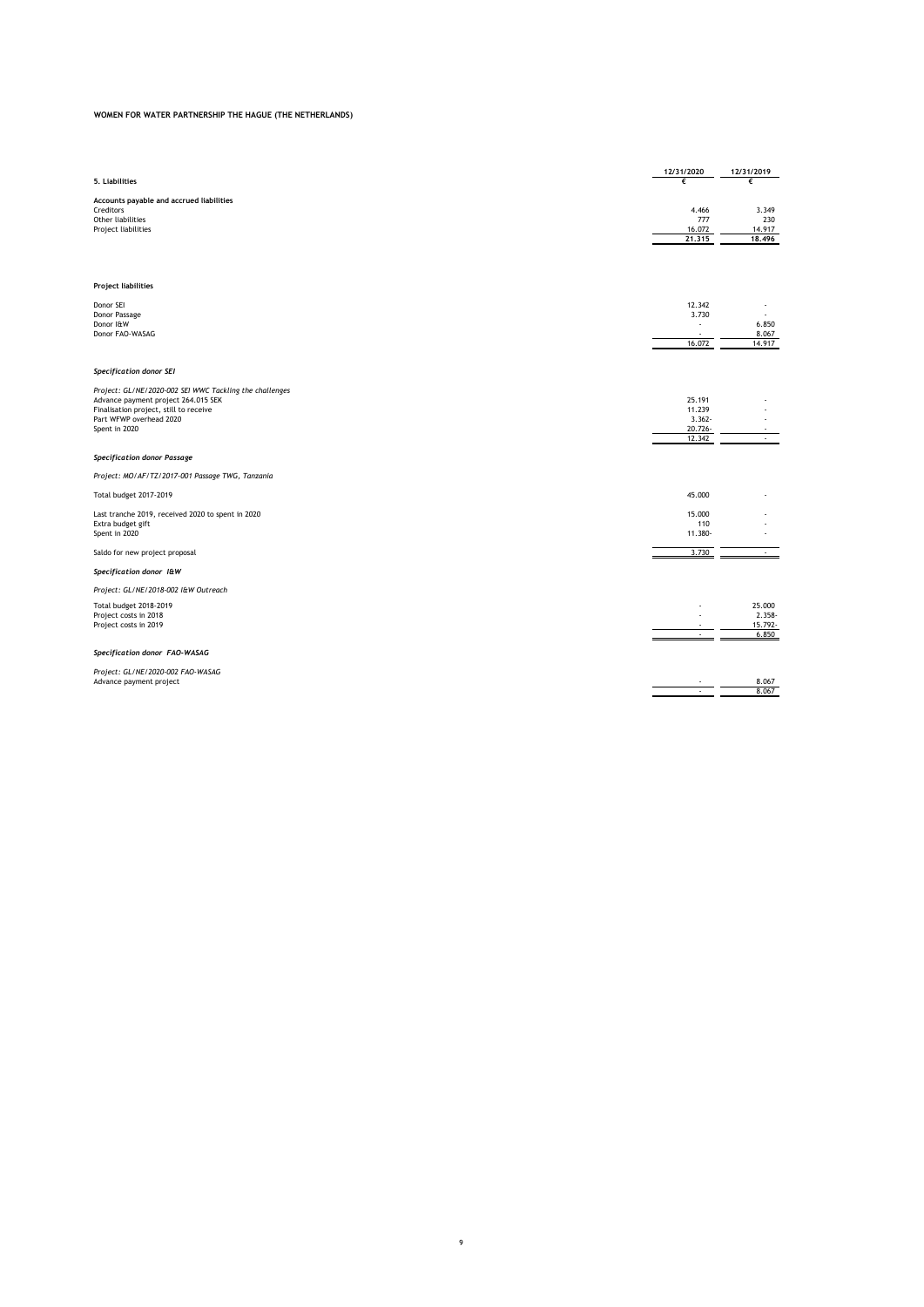**3.3 REFERENCE ITEMS TO THE STATEMENTS OF INCOME AND EXPENDITURES 2020**

|                                                                  |             | Actual<br>2020                     | Budget<br>2020                             | Actual<br>2019         |
|------------------------------------------------------------------|-------------|------------------------------------|--------------------------------------------|------------------------|
| <b>INCOME</b>                                                    |             | €                                  | €                                          | €                      |
| 6. Core Funds                                                    |             |                                    |                                            |                        |
| Core funds 2018                                                  |             |                                    |                                            | $3.912 -$<br>$3.912 -$ |
|                                                                  |             |                                    |                                            |                        |
| 7. Global Projects                                               |             |                                    |                                            |                        |
| GL/NE/2020-002 WASAG-FAO                                         |             | 26.366                             | 27.000                                     |                        |
| GL/NE/2020-002 SEI WWC<br>GL/NE/2019-001 European Pact for Water |             | 36.430<br>$\overline{\phantom{a}}$ | $\overline{a}$<br>$\overline{\phantom{a}}$ | 1.223                  |
| GL/NE/2018-002 Outreach I&W                                      |             | 6.850                              | 6.850                                      | 15.792                 |
| GL/NE/2018-004 OECD Research GIZ                                 |             | $\overline{a}$                     | ÷<br>٠                                     | 39.362                 |
| <b>Total Global Projects</b>                                     |             | 69.646                             | 33,850                                     | 56,377                 |
| 8. Member projects                                               |             |                                    |                                            |                        |
| Passage                                                          |             |                                    |                                            |                        |
| MO/AF/TZ/2017-001 TWG                                            |             | 11.270                             | 15.000                                     |                        |
|                                                                  |             | 11,270                             | 15.000                                     |                        |
| <b>Total Member projects</b>                                     |             | 11.270                             | 15,000                                     | $\cdot$                |
| 9. Miscellaneous                                                 |             |                                    |                                            |                        |
| Membership fees                                                  |             |                                    |                                            | 1.204                  |
| <b>Various Donations</b>                                         |             | 445                                |                                            | 185                    |
| <b>Charity Discounts</b>                                         |             | 357                                |                                            | 321                    |
| <b>Total miscellaneous</b>                                       |             | 802                                |                                            | 1.710                  |
| <b>Totaal Income</b>                                             | $7 + 8 + 9$ | 81.718                             | 48.850                                     | 54.175                 |
| 10. Volunteer contributions in kind                              |             |                                    |                                            |                        |
| WfWP activities SC members                                       |             | 246.848                            | 270.000                                    | 228.285                |
| Membership fees in kind                                          |             | 246.848                            | 270.000                                    | 11.138<br>239.423      |
|                                                                  |             |                                    |                                            |                        |
| <b>Total Income</b>                                              |             | 328.566                            | 318.850                                    | 293.598                |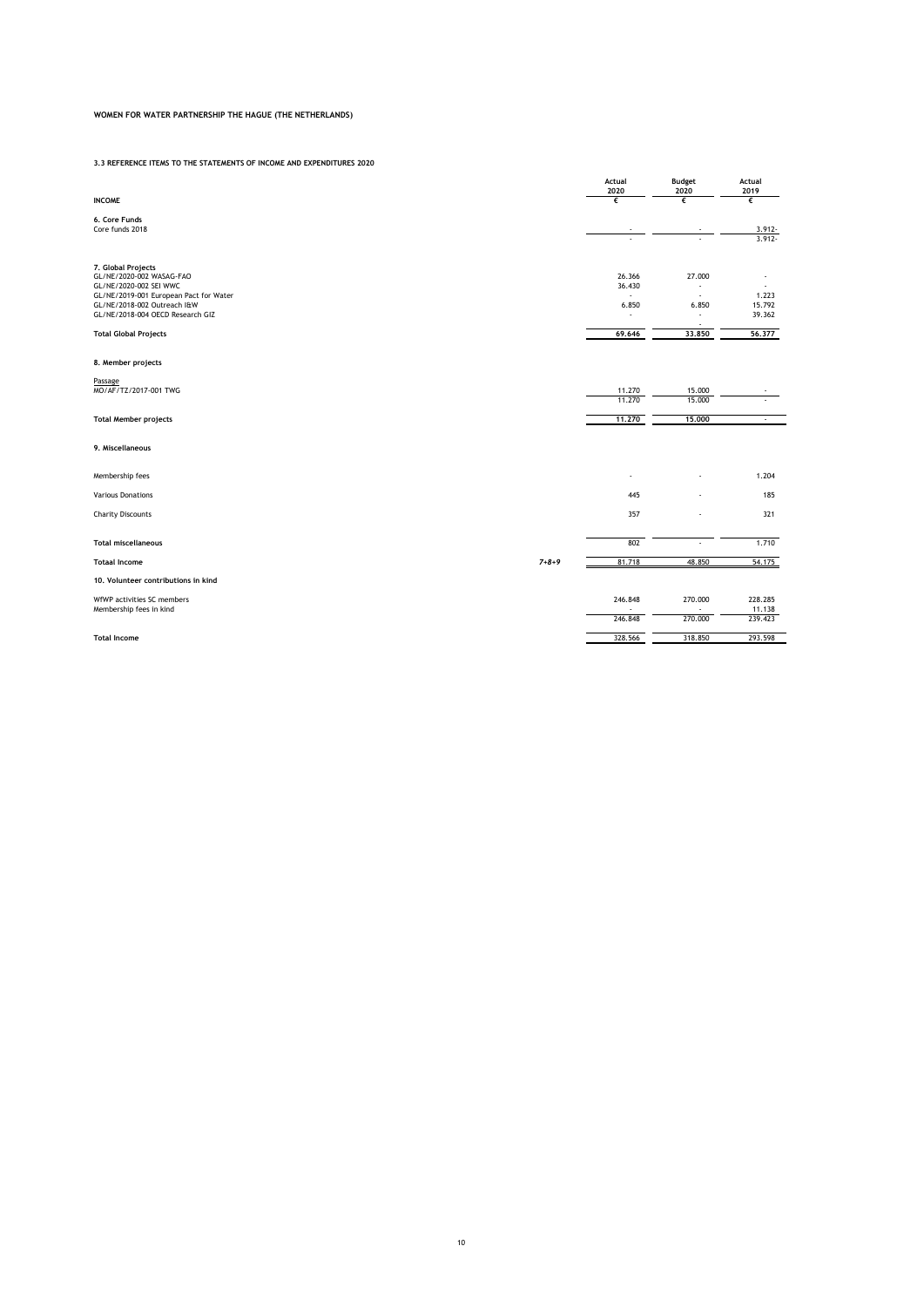| <b>EXPENDITURES</b>                                                   |                |                                   |                |
|-----------------------------------------------------------------------|----------------|-----------------------------------|----------------|
|                                                                       | Actual<br>2020 | <b>Budget</b><br>2020             | Actual<br>2019 |
|                                                                       | €              | €                                 | €              |
| 11. Operational Costs                                                 |                |                                   |                |
| General Assembly (GA)                                                 |                |                                   |                |
| <b>Steering Commitee (SC)</b>                                         |                | 500                               | 2.535          |
| Auditor                                                               |                | 150                               | 714            |
| Secretariat                                                           |                |                                   |                |
| Staff                                                                 | 771<br>897     | 1.500                             | 95.507         |
| Office costs<br>Insurance                                             | 875            | 1.000<br>836                      | 1.936<br>927   |
| Website and Communications/PR                                         | 1.081          | 3.000                             | 865            |
| <b>Total secretariat</b>                                              | 3.624          | 6.336                             | 99.235         |
| Events / Netwerk/ Advocacy                                            |                |                                   |                |
| Outreach & Advocacy                                                   |                | 1.000                             | 1.655          |
| <b>Business development</b>                                           |                | 150                               | ÷,             |
| Netwerk/partners                                                      | 791<br>791     | 500<br>1.650                      | 1.655          |
| Total Events/ Netwerk/ Advocacy                                       |                |                                   |                |
| 11<br><b>Total Operational Costs</b>                                  | 4.415          | 8.636                             | 104.139        |
| Secretariat specification                                             |                |                                   |                |
| Staff                                                                 |                |                                   |                |
| Salaries                                                              | 13.826         |                                   | 67.892         |
| Social security<br>Pension costs                                      | 2.926<br>1.168 |                                   | 8.468<br>8.229 |
| Sickness Insurance                                                    | ٠              |                                   | 1.912          |
| Other staff costs                                                     | 546            |                                   | 303            |
| Financial Planning & Control (hiring)                                 | 1.139          | 1.500                             | 1.203          |
| Communication professional (hiring)                                   |                |                                   | 7.500          |
|                                                                       | 19.605         | 1.500                             | 95.507         |
| Staff cost to projects GL/NE/2020-002 WASAG-FAO<br><b>Total staff</b> | 18.834-<br>771 | $\overline{\phantom{a}}$<br>1.500 | 95.507         |
|                                                                       |                |                                   |                |
| Office costs                                                          |                |                                   |                |
| Housing costs                                                         |                | ÷                                 | 955            |
| Office supplies<br>Telephone costs                                    | 485            | 472                               | 508<br>163     |
| <b>Bank costs</b>                                                     | 310            | 260                               | 254            |
| General costs                                                         | 102            | 268                               | 56             |
| <b>Total office costs</b>                                             | 897            | 1.000                             | 1.936          |
| <b>Insurance</b>                                                      |                |                                   |                |
| Inventory insurance                                                   | 34             |                                   | 91             |
| Liability insurance<br><b>Total</b> insurance                         | 841<br>875     | 836<br>836                        | 836<br>927     |
|                                                                       |                |                                   |                |
| <b>Website and Communications/PR</b>                                  |                |                                   |                |
| Website, maintenance                                                  | 486            | 2.200                             |                |
| ICT (helpdesk etc)<br><b>Total website</b>                            | 595<br>1.081   | 800<br>3.000                      | 865<br>865     |
|                                                                       |                |                                   |                |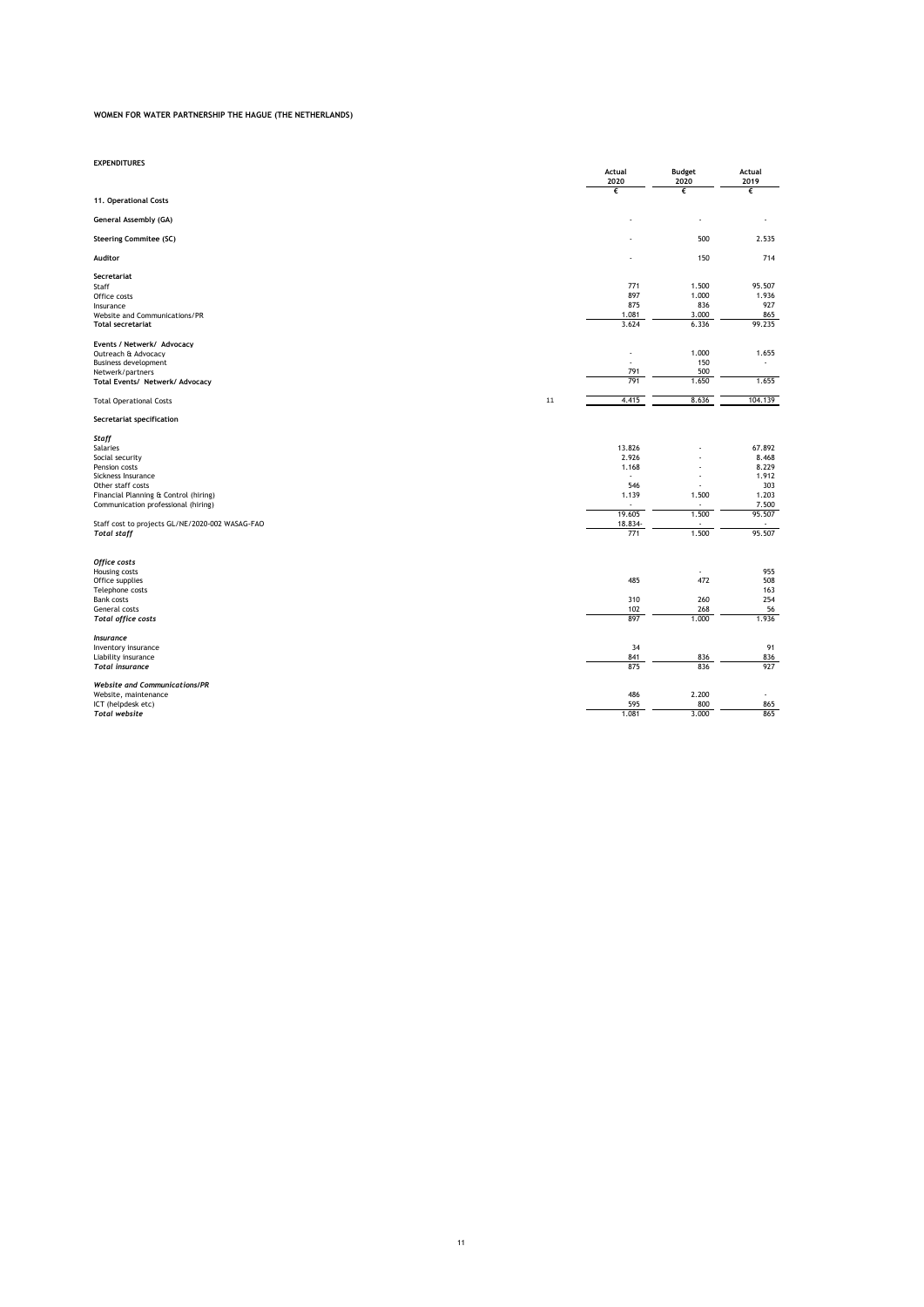| Events / Netwerk/ Advocacy specification                                                                                                           |                  | Actual<br>2020<br>€       | <b>Budget</b><br>2020<br>€ | <b>Actual</b><br>2019<br>€  |
|----------------------------------------------------------------------------------------------------------------------------------------------------|------------------|---------------------------|----------------------------|-----------------------------|
| Outreach & Advocacy<br>Outreach miscellaneous<br>CSW62 side event<br>Stockholm World Water Week                                                    |                  |                           | 500<br>÷.<br>500           | 93<br>1.562                 |
| <b>Business Development</b><br><b>Business Development</b>                                                                                         |                  |                           | 1.000<br>150               | 1.655                       |
| <b>Netwerk &amp; Partners</b><br>Membership WWC                                                                                                    |                  | 791<br>791                | 500<br>500                 |                             |
| 12. Costs Global Projects<br>GL/NE/2020-002 WASAG-FAO<br>GL/NE/2020-002 SEI WWC<br>GL/NE/2018-002 Outreach I&W<br>GL/NE/2018-004 OECD Research GIZ |                  | 24.834<br>33.068<br>2.943 | 24.300<br>÷<br>6.850<br>÷  | 12.898<br>24.252            |
| <b>Total Global Project Costs</b>                                                                                                                  | 12               | 60.845                    | 31.150                     | 37.150                      |
| 13. Costs Member Projects<br>MO/AF/TZ/2017-001 TWG<br>Total Member organisations (MO) Project Costs<br><b>Total expenditures</b>                   | 13<br>$11+12+13$ | 9.870<br>9.870<br>75.130  | 13.500<br>13.500<br>53,286 | 1.398-<br>1.398-<br>139.891 |
| 14. Volunteer contributions in kind                                                                                                                |                  | 246.848                   | 270,000                    | 239.423                     |
| <b>Total expenditures</b>                                                                                                                          |                  | 321,978                   | 323.286                    | 379,314                     |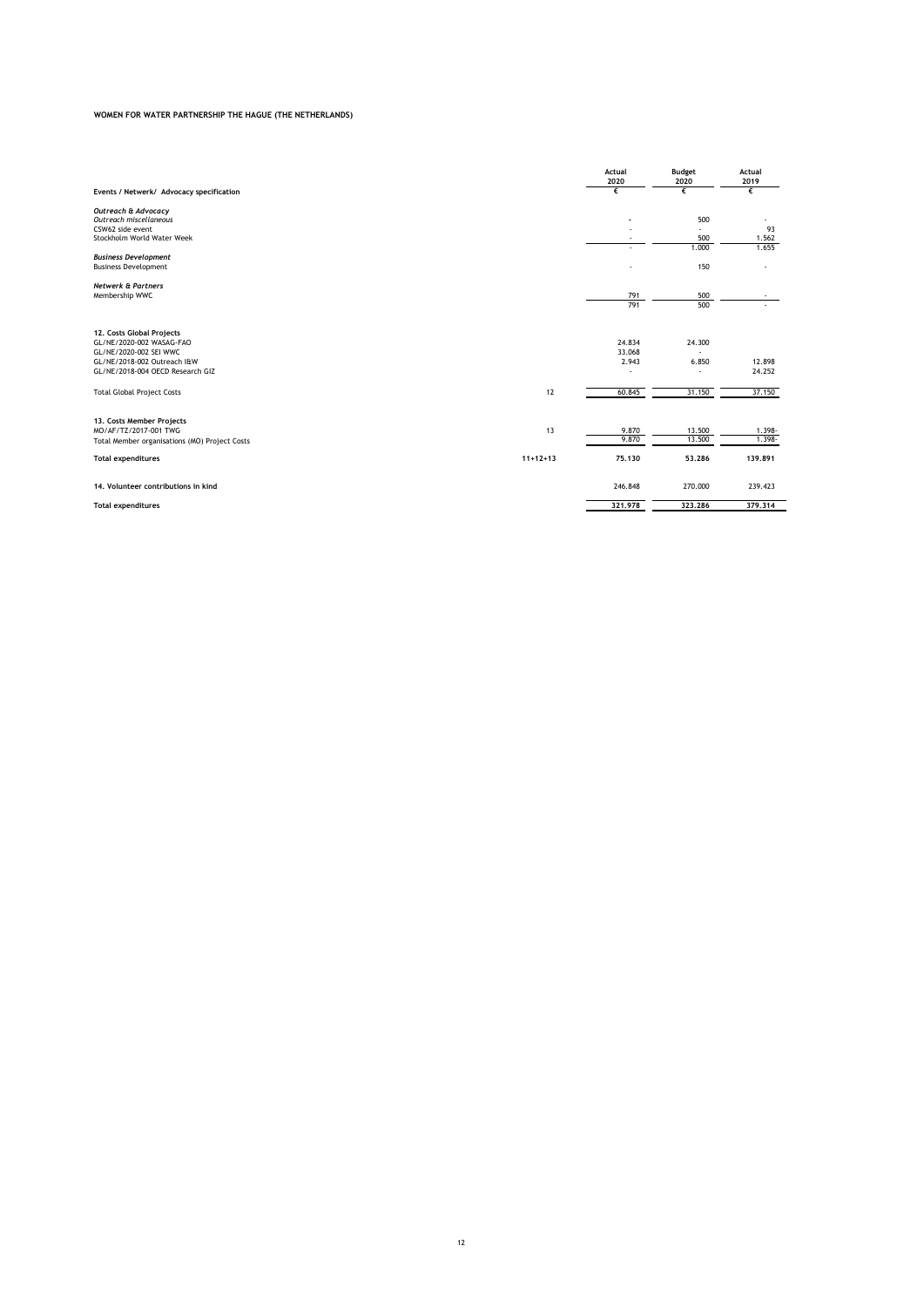**4. DETAILS FUNDING**

 **A. GLOBAL PROJECTS**

Project GL/NE/2020-002 -Stockholm Environment Institute (SEI) supporting event Women, Water, Climate: Tackling the<br>The event took place in October and November 2020. The maximum budget was 440,025 SEK, approximately €42,31 was spent (€36,430). A final report (financial and narritive) has been sent to SEI 9 Februar 2021. We await approval and<br>settlement. WFWP has submitted a proposal to finance the remaining budget to be able to organise the

P**roject: GL/NE/2020-002 WASAG-FAO Position paper**<br>In Nov 2019 an agreement was signed between FAO and WfWP with the objective to produce a position paper in 2020 on the<br>role of gender in acticities of the Global Framework

**Project: GL/NE/2017-006** *-* **Dutch Ministery Infrastructure & Environment (I&W)** 

I&M supported WfWP in 2018/2019 with 2 budgets. The remaining budget was €6,850 at the end of 2019. This was settled in september 2018. In 2018 €2,358 budget was spent. In 2019 €15,792 budget was spent. The remaining budget of €6,850 is for the year 2020. In 2020 €2,943 is used for outreach & advocacy travel costs. The remaining budget is added to the association capital.<br>B. Contribution to UN High Level Water Summit , budget €14,500.

### **B. MEMBER PROJECTS**

Project MO/AF/TZ/2017-001 - Tegemeo Woman Group (TWG) Capacity Building Project in Mweteni, Tanzania.<br>Passage is the donor of this project. The duration of the project is 2017-2019. Budget 2017-2019 is in total €45,000.<br>Du

| <b>Project Component</b>                           | <b>Total budget</b> | Actual<br>Actual |                          | Budget |
|----------------------------------------------------|---------------------|------------------|--------------------------|--------|
|                                                    | 2017-2019€          | 2017-2019 €      | 2020 €                   | 2021 € |
| Training                                           | 12,000              |                  | $\overline{\phantom{a}}$ |        |
| Investment Small business: shops, gardens, animal  |                     |                  |                          |        |
| keeping via ViCoBa                                 | 24.150              |                  |                          |        |
| Communication costs TWG local and international    | 1.050               |                  |                          |        |
| <b>Travel TWG</b>                                  | 1.800               |                  |                          |        |
| Support monitoring reporting WFWP                  | 2.375               | 1.375            |                          |        |
| Installments                                       |                     | 26.602           | 9.870                    |        |
| <b>Total project costs</b>                         | 41.375              | 27.977           | 9.870                    |        |
| Allocation for new proposal                        |                     |                  |                          | 3.730  |
| <b>Allocation WfWP</b>                             | 3.625               | 2.023            | 1.400                    |        |
| Total original project budget                      | 45,000              | 30,000           | 11.270                   | 3.730  |
| Additional gifts budget 2030+118 (2018)+110 (2020) | 2.258               | 2.148            | 110                      |        |
| Total actual project budget                        | 47.258              | 32.148           | 11.380                   | 3.730  |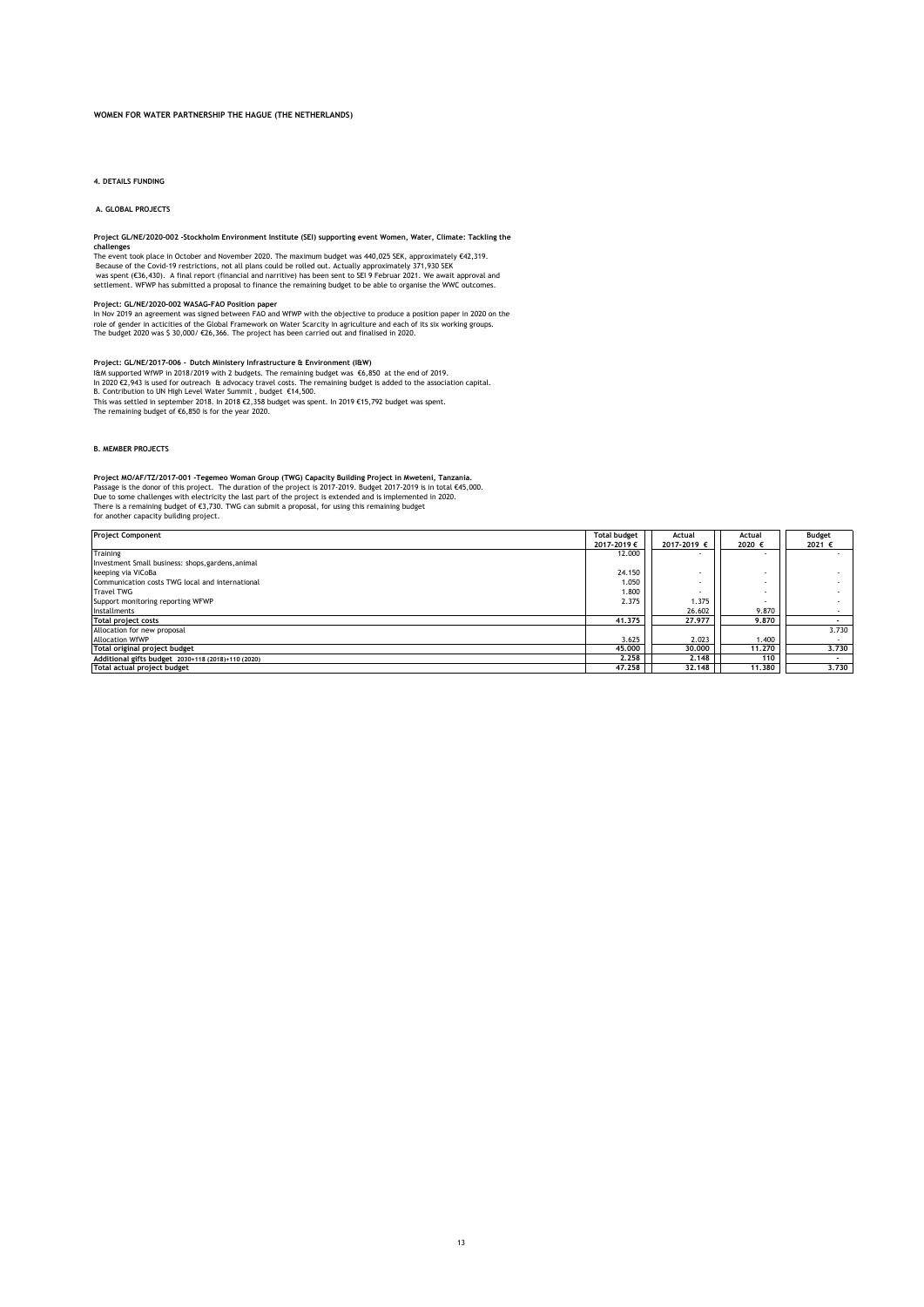**5. ANNEX SPECIFICATION CONTRIBUTION THIRD PARTIES OUTREACH & ADVOCACY**

| <b>FPfW</b>     |
|-----------------|
| M. Verhoef      |
| M. Verhoef      |
| M. Verkleii     |
| <b>UN</b> water |
| M. Verhoef      |
| M. Verhoef      |
| M. Verkleii     |

- 
- 

| EPfW        | 14/15 -1-2020 meeting European Comission. Brussels: prep. Water Conference M €     | 120.00   |
|-------------|------------------------------------------------------------------------------------|----------|
| M. Verhoef  | 10/18-1 2020 visit to Bulgaria and Way Forward 9 days, flight, hotel, car rental   | 1.400.00 |
| M. Verhoef  | 22-1-2020 meeting WfWP Marion Lesha, car petrol                                    | 41.80    |
| M. Verkleii | 22-1-2020 Meeting Lesha Mariet, car petrol                                         | 22.80    |
| UN water    | 8/30-1-2020 UN Water and IAC meeting "Dushanbe", Rome; meetings with IFAI €        | 80.00    |
| M. Verhoef  | 8/30-1-2020 meeting OECD IFAD in Rome, flight, B&B, taxi                           | 450.00   |
| M. Verhoef  | 7-2-2020 meeting Lesha, Marjon and Annemiek making proposal, car petrol €          | 41.80    |
| M. Verkleii | 7-2-2020 meeting Lesha. Mariet and Annemiek making proposal, car petrol $\epsilon$ | 22.80    |
| M. Verhoef  | 9-3-2020 IHE working session, petrol and parking                                   | 120.00   |
| M. Verkleii | 9-3-2020 International Women's Day IHE workshop The Haque, train                   | 10.40    |
| M. Verkleii | 31-12-2020 12x €50 per month use of office for secretariat                         | 600.00   |
| R. Mwangi   | 31-12-2020 12x€42 per month internet connection                                    | 504.00   |
|             |                                                                                    | 3.413,60 |
|             |                                                                                    |          |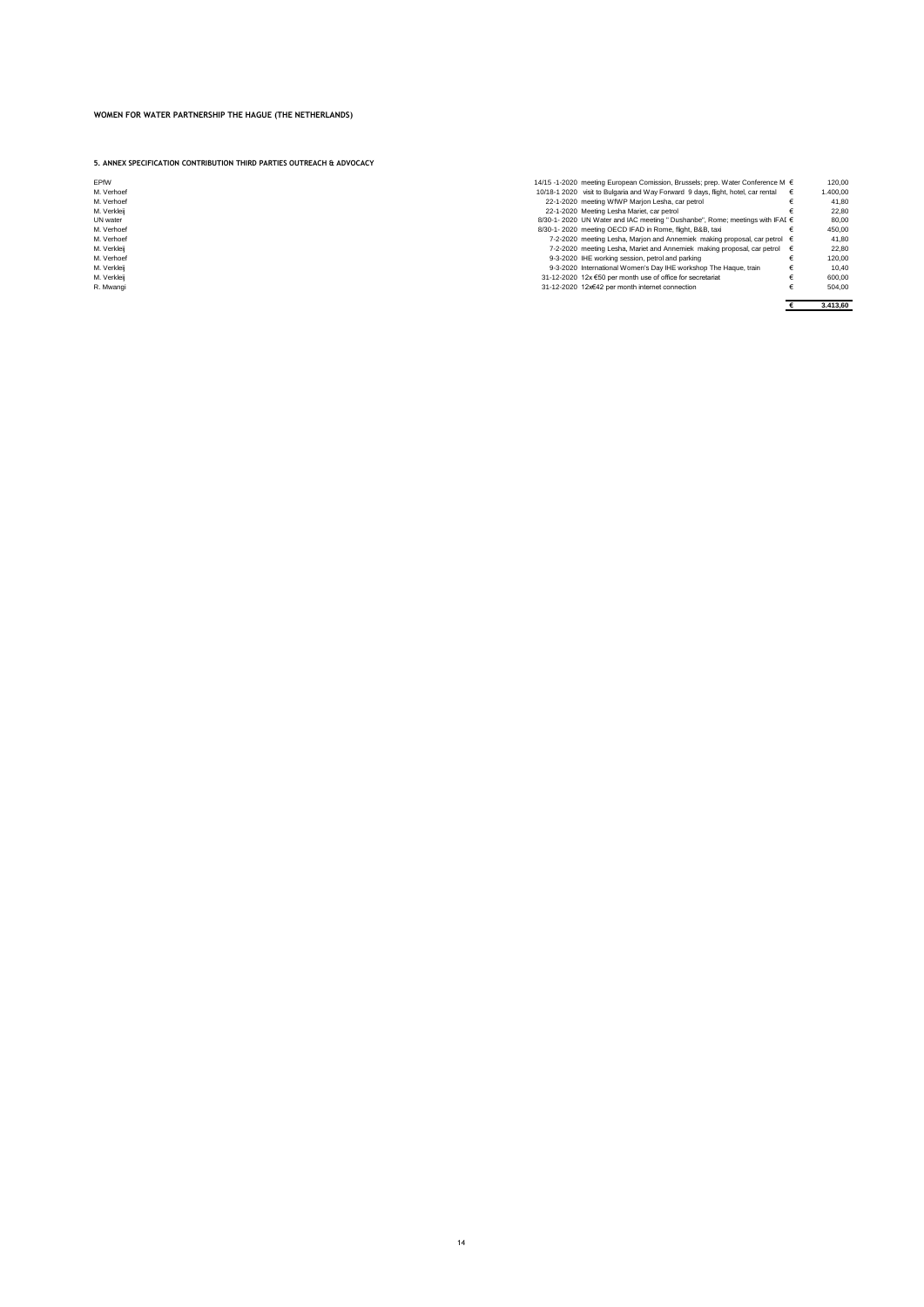

**Kalimat v.o.f. financiële en fiscale diensten Willem Alexanderweg 77b 3945 CH Cothen**

To the Board of Women for Water Partnership Ridderbuurt 57 2402 NH Alphen aan den Rijn

Cothen, 2 June 2021

# **Review Opinion**

# *Assignment*

We have reviewed the financial statements for the year 2020 of Women for Water Partnership, Alphen aan den Rijn. The preparation of the financial statements is the responsibility of the board of Women for Water Partnership. Our responsibility is to provide a review opinion on these financial statements.

# *Activities*

We conducted our review in accordance with Dutch law. The procedures performed in this context mainly consisted of obtaining information and carrying out numerical analyses with respect to the financial data. Due to the nature and scope of our work, we can only provide limited assurance on the fairness of the financial statements. This level of assurance is lower than that which can be derived from an audit opinion.

# *Conclusion*

Based on our review, nothing has come to our attention that causes us to believe that the financial statements do not give a true and fair view of the financial position of Women for Water Partnership as at 31 December 2020 and of the result for the year then ended.

Kalimat Administratie en Fiscale Diensten v.o.f.

Mrs. G.T Wiarda